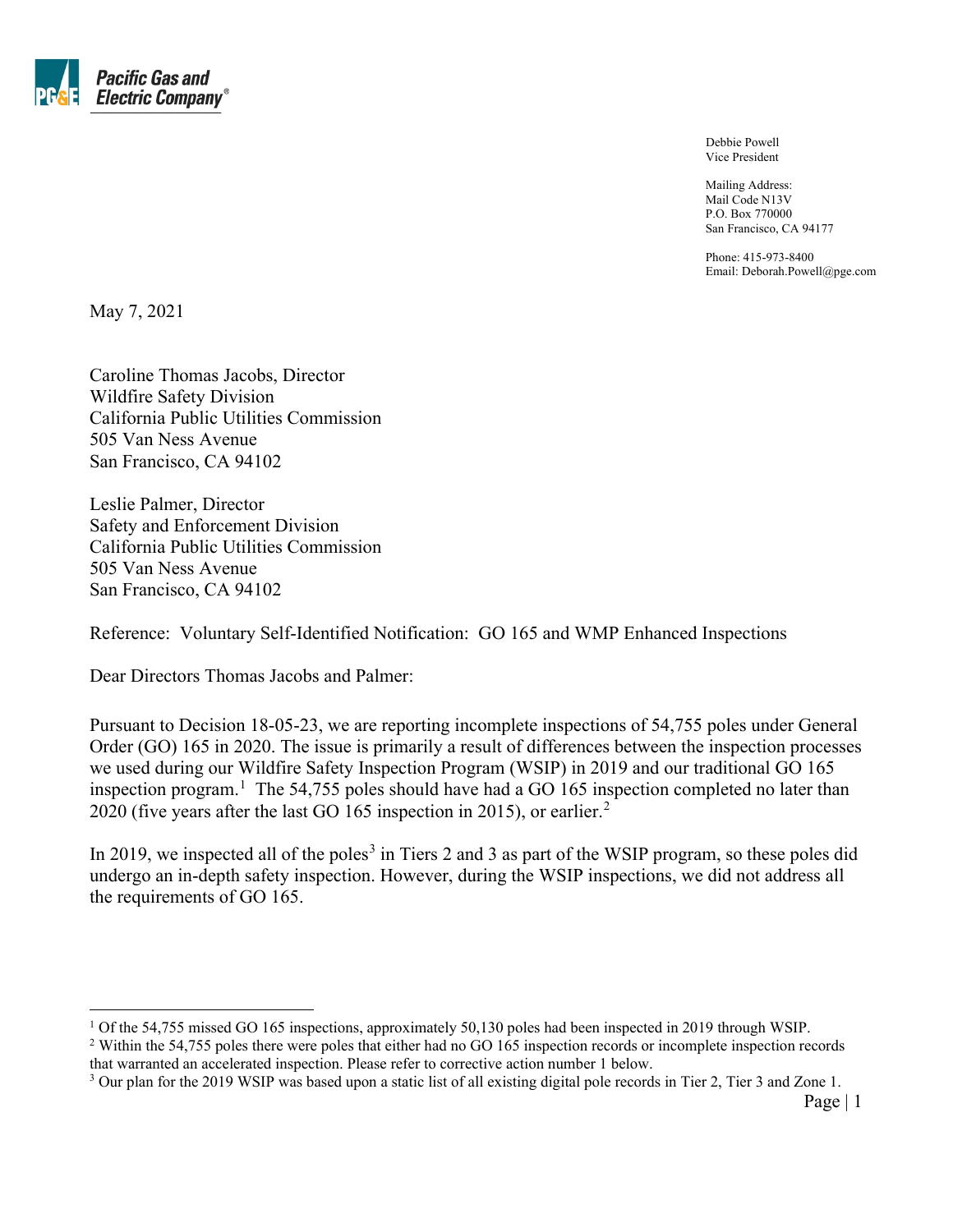In addition, during the process of investigating the potential GO 165 deficiency, we identified that we also should have inspected, but did not inspect, 3,296 poles in Tier 3 as required by our 2020 Wildfire Mitigation Plan.

We acknowledge that we fell short of meeting our own expectations and are working hard to put in place controls to avoid these gaps in the future.

## A. Background

In 2019, we developed detailed and objective inspection criteria based on asset wildfire risk analysis that was informed by Failure Mode and Effects Analysis (FMEA). Those analyses identified single points of failure on electric components that could lead to fire ignition. We used this inspection criteria to launch accelerated inspections of electric facilities in the High Fire Threat Districts (HFTDs) to identify and repair non-conformances on facilities that posed an ignition, safety, or reliability risk.

As part of the 2019 WSIP, we inspected approximately 694,000 distribution structures in Tier 3, Tier 2, and Zone 1 HFTD areas. Our 2019 WSIP inspections included many aspects of the GO 165 inspection requirements, and in many ways, exceeded regulatory requirements while reducing risk for our customers. For example, we inspected and documented each component on our electric structures for fire ignition risk and verified all conditions through a centralized inspection review team with experience in system maintenance and engineering to evaluate conditions for necessary repairs.<sup>[4](#page-1-0)</sup>

However, the 2019 WSIP inspections differed from the requirements of our GO 165 inspections in the following ways:

- We did not require contract qualified electrical workers (QEWs) performing the 2019 WSIP to pass the test for the ELEC-1000 GO 165 New Inspector Training course. This requirement is described in the Electric Distribution Preventive Maintenance Manual. ELEC-1000 provides direction on map corrections, verification of pending corrective notifications at the locations, patrol of secondary enclosures, and identification of new idle facilities.
- We did not require 2019 WSIP inspectors to identify the lowest priority issues (i.e., "F tags"), including missing high voltage signs, visibility strips, guy markers, or pole steps.

Although we inspected the majority of poles at issue under our WSIP inspection program in 2019, our inspections did not meet all of the GO 165 inspection requirements that came due in 2020.

In 2020, we expanded upon the 2019 WSIP inspection criteria to include the omissions noted above and integrated the two separate inspection activities. We refer to the combined WSIP and GO 165 inspections as enhanced inspections. In addition, while the 2019 WSIP inspections encompassed all distribution poles in Tier 2 areas, we transitioned the inspection program in 2020 to perform enhanced inspections based on risk, which resulted in including all Tier 3 poles, 33% of Tier 2 poles, and 20% of non-HFTD poles. These enhanced inspections on Tier 2 poles would satisfy both WMP and traditional GO 165 inspection requirements.

<span id="page-1-0"></span><sup>4</sup> See Summary Table below for a more detailed comparison of 2019 and 2020 inspection scopes.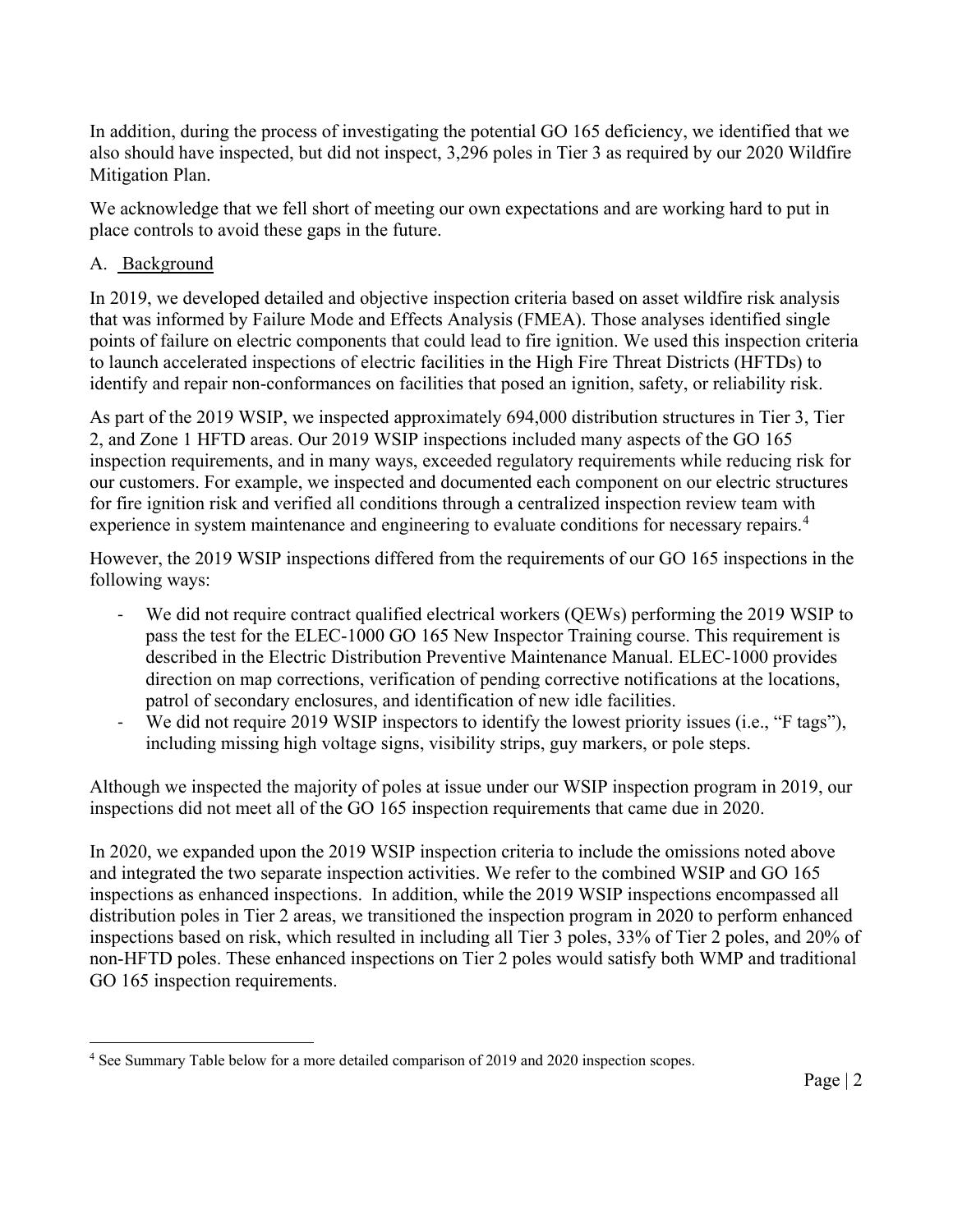Without considering the 2019 WSIP inspections, distribution poles in HFTD Tier 2 that had last received GO 165 inspections in 2015 were due for another inspection in 2020. During work planning for 2020, we scheduled the enhanced inspections of HFTD Tier 2 poles that received a WSIP inspection in 2019 to later years because the WSIP inspections addressed the significant safety risk items. This resulted in missed GO 165 inspections.

## B. May 2020 Initial Compliance Evaluation

In May 2020, after conducting an internal review of our 2020 workplan for compliance with General Order 165, we determined several thousand Tier 2 assets that required GO 165 inspection would not be inspected in 2020 due to the transition to the risk based approach. We also determined that we should notify the CPUC of this issue. We considered this to be a compliance issue, not a safety issue, because we believe that the lack of a GO 165 inspection on the 54,755 poles does not present significant risk for the following reasons:

- The 2019 WSIP inspections completed the year prior were more comprehensive than the GO 165 inspections because they focused on fire ignition risk in addition to other risks on our system;
- The detailed documentation on individual structures associated with the WSIP inspections provided improved controls over the adequacy and reliability of the inspections;
- We accelerated the inspection frequency in Tier 2 areas from five years to three; and
- While the WSIP inspections did not identify Priority "F" EC Notifications, they reflect the lowest priority of maintenance issues that can be scheduled for completion anytime within 60 months.

Although we believe there was no safety risk, the delay or reliance on WSIP inspections still represented a GO 165 inspection gap. In addition, when we introduced the WSIP in our 2019 Wildfire Safety Mitigation Plan, we had represented that we would perform GO 165 inspections in addition to the WSIP. As a result, we prepared a Self-Report letter summarizing this issue.

Upon further reflection, and since there was still time to perform the inspections within the required timeframe, the Senior Vice President of Electric Operations directed the inspection organization to complete the enhanced inspections before the end of 2020, and report any missed poles in our annual GO 16[5](#page-2-0) report for 2020, to the extent any were actually late.<sup>5</sup>

Despite the intent to inspect the Tier 2 poles in 2020, there was a breakdown in communication. Our 2020 work plan was not updated to include the GO 165 inspections for the 54,755 poles, and most of these poles were not inspected in 2020.

## C. 2021 Gap Analysis

In early 2021, an anonymous caller to our Compliance and Ethics hotline identified that we had not performed some GO 165 inspections as required in 2020. The team assigned to review the anonymous

<span id="page-2-0"></span> $5$  At that time, we overlooked the fact that GO 165 requires poles to be inspected every 5 years + 3 months. The GO 165 deadlines for each pole was not calendar year 2020, but was, in fact, the 2020 anniversary of its 2015 inspection plus 3 months. In other words, where we inspected a pole on March 1, 2015, the deadline for the next inspection would be June 1, 2020. As a result, the inspections for poles would be late, even if inspected in 2020, if the anniversary of the inspection date was in the earlier part of the year.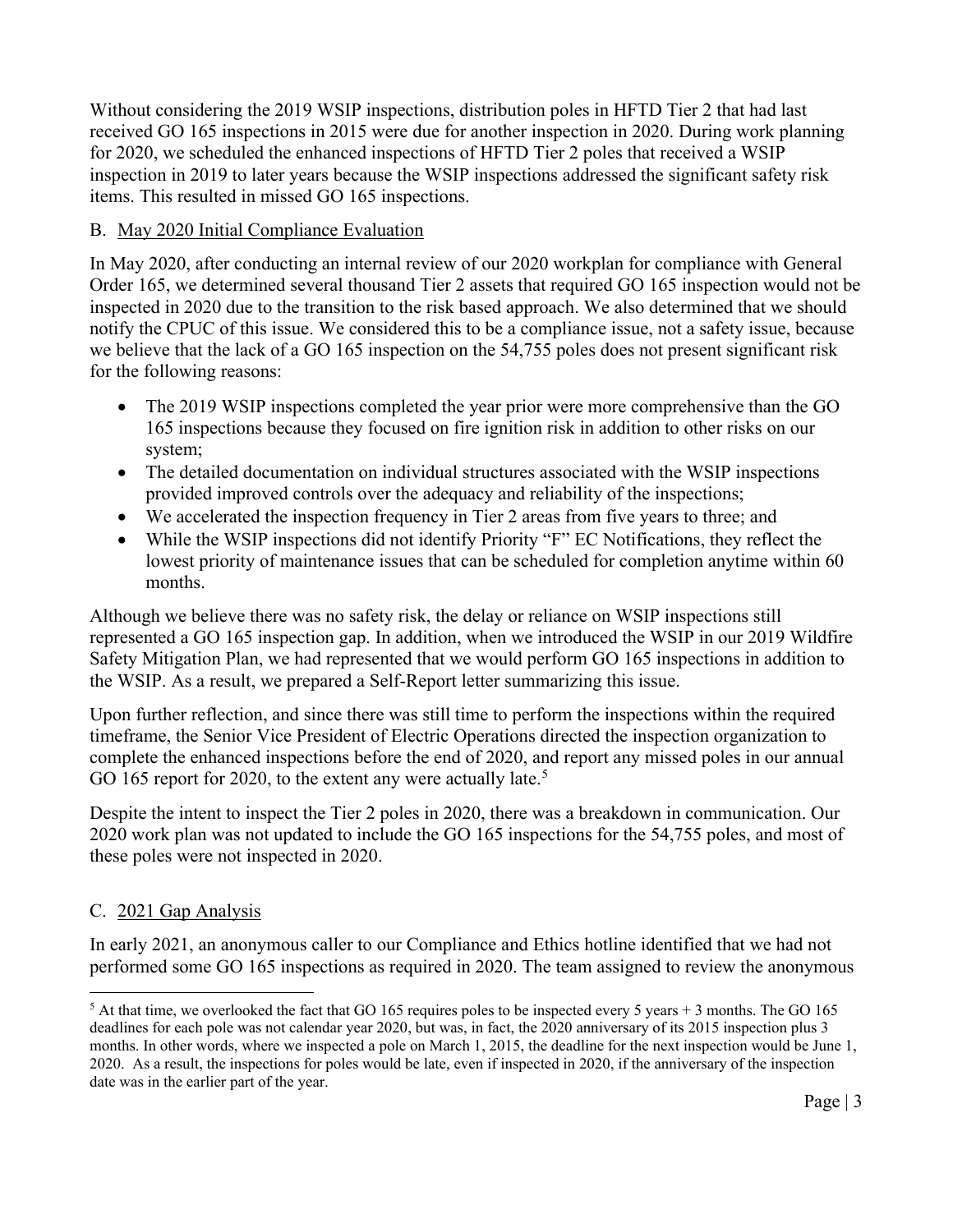call discovered that most of the Tier 2 poles referenced above had not been inspected in 2020. Upon confirmation of this gap, we began an investigation to determine the number of poles that did not receive a GO 165 inspection in 2020 and, as noted above, these poles were not included in our 2020 work plan.

During the 2021 investigation, we reviewed electronic inspection records as well as relevant paper inspection records. In total, 54,755 poles are missing GO 165 inspection records. Approximately 50,130 of these poles were inspected as part of the 2019 WSIP.

### D. Additional Analysis of 2019 WSIP and 2020 Tier 3 WMP Enhanced Inspections

In our April 7, 2021 meeting, we discussed the potential for gaps associated with our 2019 WSIP. We have not been able to replicate field conditions at the end of 2018 that became the basis for our 2019 plan. However, we have located WSIP inspection records for all assets (694,250 poles) that were part of the 2019 plan.

We also evaluated the completeness of 2020 enhanced inspection records for each Tier 3 distribution pole. We were unable to locate enhanced inspection records for approximately 3,296 Tier 3 poles. The asset records for these poles were added to our asset registry after the creation of the 2020 inspection plan. These poles have up-to-date GO 165 records, but do not have 2020 enhanced inspection records. We are continuing to validate our 2020 WMP compliance and will update you if we identify additional issues.

#### E. Corrective Action Plan

We have developed the following short-term and longer-term, systemic corrective actions:

- 1. Perform accelerated enhanced inspections for poles without GO 165 inspection records. These inspections were completed by May 7, 2021.
- 2. Complete enhanced inspections for those poles that were inspected through WSIP but did not receive full GO 165 inspections. For pole locations in the HFTD areas, these inspections will be completed by July 31, 2021. For pole locations outside the HFTD areas, these inspections will be completed with all other scheduled non-HFTD poles by December 31, 2021.
- 3. Implement controls and controls testing for adding inspections to the current year work plan when asset records are modified or created during the year.
- 4. Implement controls and controls testing to ensure alignment between internal commitments and the inspection and maintenance work plan.
- 5. Strengthen the asset registry for electric operations and build processes for compliance and operational assurance from design to the final as-built.

We recognize that the predominant causes of these discrepancies are poor internal communication, coordination, and execution. We have created a new position, Director of Compliance and Operational Assurance, which reports directly to our Chief Operating Officer. That Director will lead the Operational Assurance Project Management Office (PMO). A tactical branch of the PMO will validate in the near term that our 2021 compliance requirements are accurately captured in the asset registry and included within scope of the 2021 work plan. A strategic branch of the PMO will focus on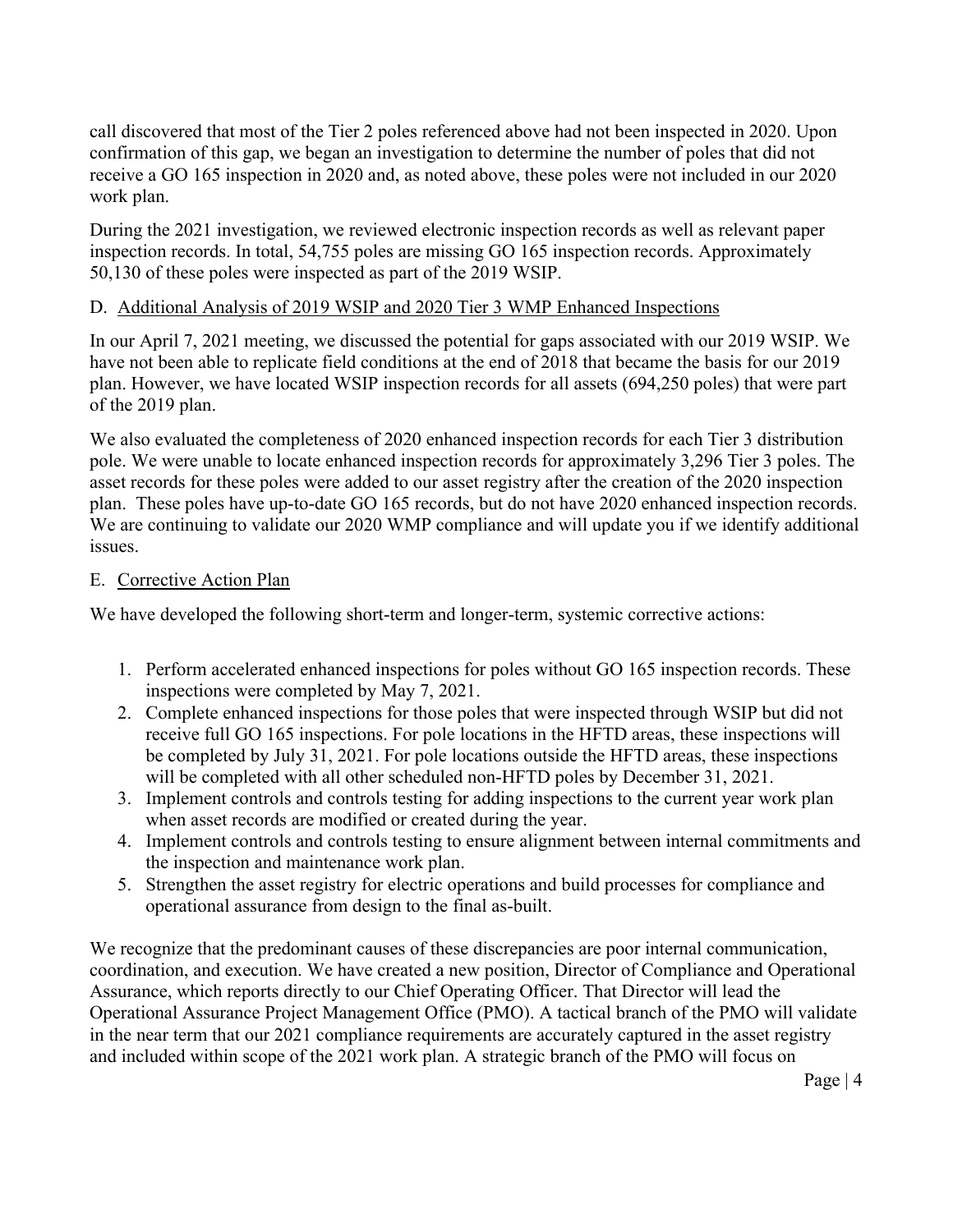building the new asset registry and creating the roadmap that creates sustainability and an increased level of operational discipline.

Please contact Lise Jordan at (415) 420-0422 or [Lise.Jordan@pge.com](mailto:Lise.Jordan@pge.com) for any questions you may have regarding this Self-Report or if you would like to further discuss any of these issues. I certify the contents of this letter.

Sincerely,

Deblin Powell

Deborah Powell Vice President, Asset & Risk Management

cc: Service List in R.18-10-007 (via email) Nika Kjensli, Program Manager, ESRB, SED, CPUC Banu Acimis, Program & Project Supervisor, ESRB